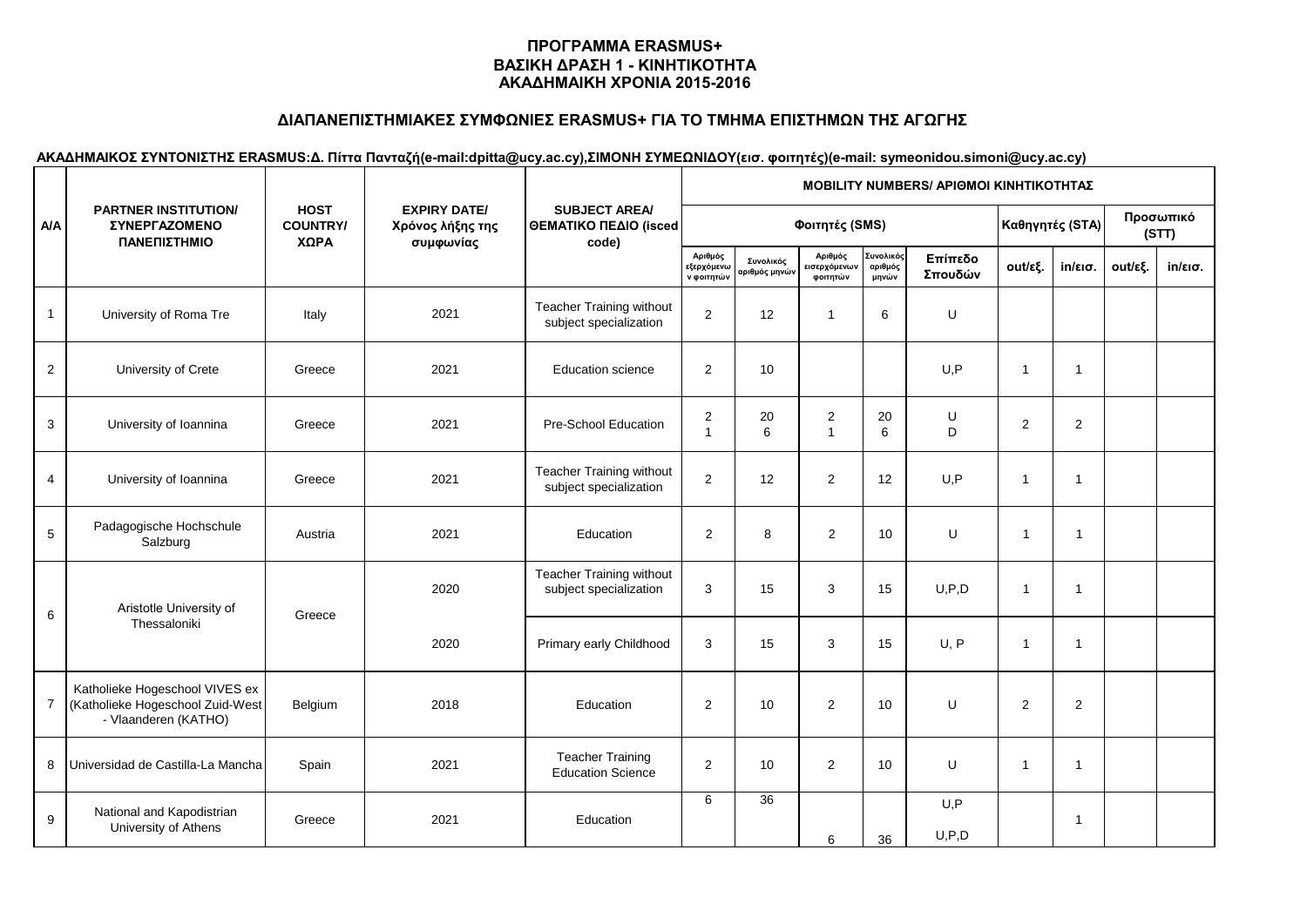# **ΔΙΑΠΑΝΕΠΙΣΤΗΜΙΑΚΕΣ ΣΥΜΦΩΝΙΕΣ ERASMUS+ ΓΙΑ ΤΟ ΤΜΗΜΑ ΕΠΙΣΤΗΜΩΝ ΤΗΣ ΑΓΩΓΗΣ**

|            |                                                                                     |                                        |                                                      |                                                                  | MOBILITY NUMBERS/ ΑΡΙΘΜΟΙ ΚΙΝΗΤΙΚΟΤΗΤΑΣ |                            |                                     |                               |                    |              |                   |         |                    |  |
|------------|-------------------------------------------------------------------------------------|----------------------------------------|------------------------------------------------------|------------------------------------------------------------------|-----------------------------------------|----------------------------|-------------------------------------|-------------------------------|--------------------|--------------|-------------------|---------|--------------------|--|
| <b>A/A</b> | <b>PARTNER INSTITUTION/</b><br><b>ΣΥΝΕΡΓΑΖΟΜΕΝΟ</b><br>ΠΑΝΕΠΙΣΤΗΜΙΟ                 | <b>HOST</b><br><b>COUNTRY/</b><br>ΧΩΡΑ | <b>EXPIRY DATE/</b><br>Χρόνος λήξης της<br>συμφωνίας | <b>SUBJECT AREA/</b><br>ΘΕΜΑΤΙΚΟ ΠΕΔΙΟ (isced<br>code)           |                                         |                            | Φοιτητές (SMS)                      |                               |                    |              | Καθηγητές (STA)   |         | Προσωπικό<br>(STT) |  |
|            |                                                                                     |                                        |                                                      |                                                                  | Αριθμός<br>εξερχόμενω<br>ν φοιτητών     | Συνολικός<br>αριθμός μηνών | Αριθμός<br>εισερχόμενων<br>φοιτητών | Συνολικός<br>αριθμός<br>μηνών | Επίπεδο<br>Σπουδών | out/εξ.      | $in/\epsilon$ ισ. | out/εξ. | $in/\epsilon$ ισ.  |  |
| 10         | University of Granada                                                               | Spain                                  | 2021                                                 | Primary Education/ Pre-<br>primary Education                     | 2                                       | 20                         | 2                                   | 20                            | U                  | $\mathbf{1}$ | $\mathbf{1}$      |         |                    |  |
| 11         | University of Patras                                                                | Greece                                 | 2020                                                 | Teacher Training without<br>subject specialization               | 2                                       | 12                         | $\overline{2}$                      | 12                            | U, P, D            | $\mathbf{1}$ | $\mathbf{1}$      |         |                    |  |
| 12         | Manchester Metropolitan<br>University                                               | UK                                     | 2017                                                 | Education                                                        | $\overline{4}$                          | 20                         | 4                                   | 20                            | U                  | $\mathbf{1}$ | $\mathbf{1}$      |         |                    |  |
| 13         | University of Tampere                                                               | Finland                                | 2021                                                 | Teacher Training and<br><b>Education Science</b>                 | $\overline{4}$                          | 36                         | 4                                   | 36                            | U                  | $\mathbf{1}$ | $\mathbf{1}$      |         |                    |  |
| 14         | Universite Paris Diderot - Paris 7                                                  | France                                 | 2021                                                 | Teacher Training with<br>subject specialization<br>(Mathematics) | $\overline{1}$                          | 6                          | $\mathbf{1}$                        | 6                             | D                  | $\mathbf{1}$ | $\mathbf{1}$      |         |                    |  |
| 15         | University of Latvia                                                                | Latvia                                 | 2021                                                 | Education                                                        | 2                                       | 20                         | $\overline{2}$                      | 20                            | U                  | $\mathbf{1}$ | $\mathbf{1}$      |         |                    |  |
| 16         | Univestiy of Eastern Finland, UEF<br>(ITA-Suomen Yliopisto)                         | Finland                                | 2021                                                 | Education, teacher training                                      | $\overline{4}$                          | 40                         | $\overline{4}$                      | 40                            | U                  | $\mathbf{1}$ | $\mathbf{1}$      |         |                    |  |
| 17         | Riga Teacher Training and<br><b>Educational Management</b><br>Academy               | Latvia                                 | 2021                                                 | Education                                                        | 2                                       | 10                         | $\overline{2}$                      | 10                            | U, P               | $\mathbf{1}$ | $\mathbf{1}$      |         |                    |  |
| 18         | Universidad Rey Juan Carlos                                                         | Spain                                  | 2021                                                 | Education                                                        | 2 or 4                                  | 18 or 20                   | 2 or 4                              | 18 or<br>20                   | U                  |              |                   |         |                    |  |
| 19         | Instituto de Estudos Superiores de<br>Fafe (Escola Superior de<br>Educacao de Fafe) | Portugal                               | 2021                                                 | Education                                                        | 2                                       | 20                         | $\overline{2}$                      | 20                            | U, P               | $\mathbf{1}$ | $\mathbf{1}$      |         |                    |  |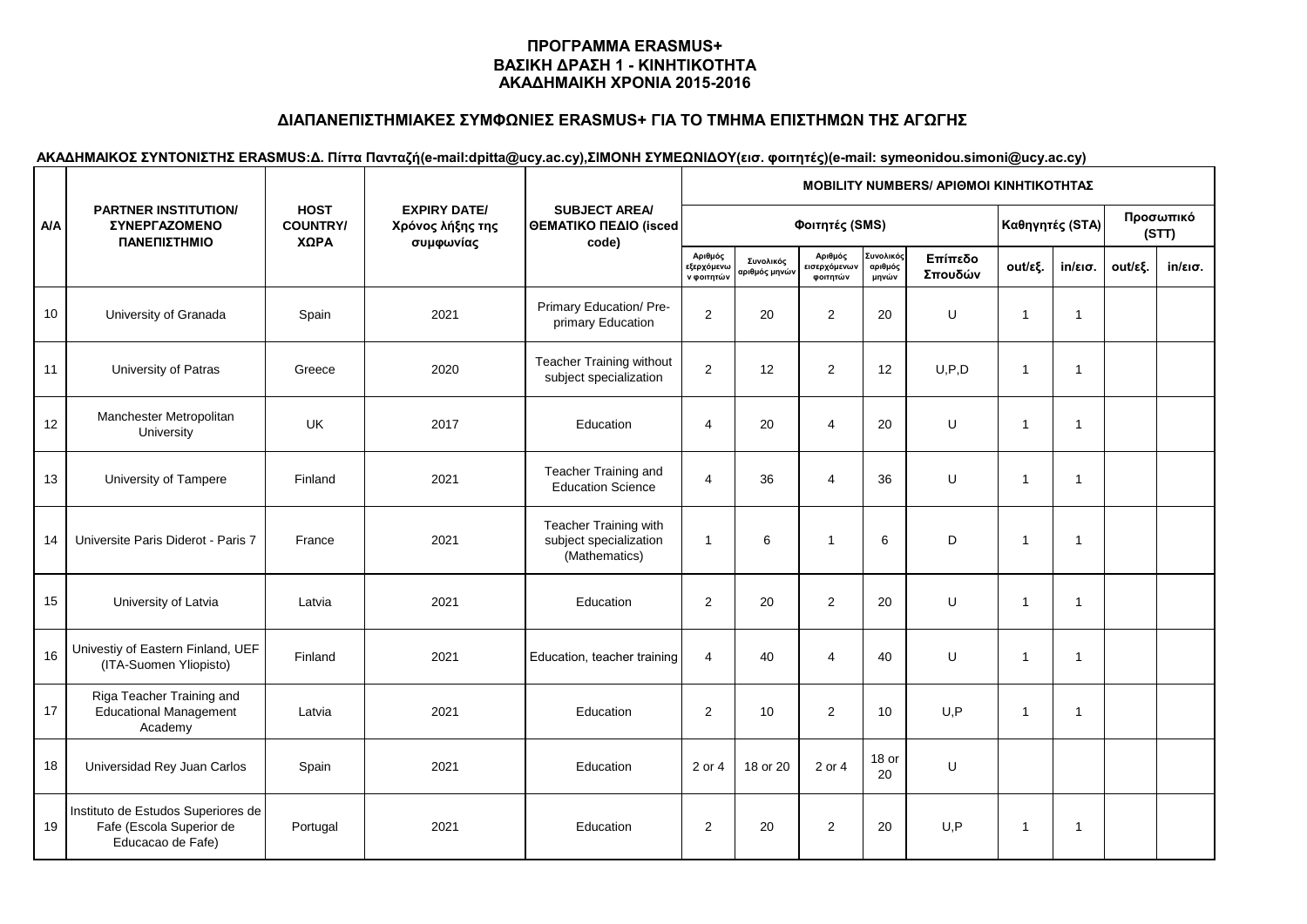# **ΔΙΑΠΑΝΕΠΙΣΤΗΜΙΑΚΕΣ ΣΥΜΦΩΝΙΕΣ ERASMUS+ ΓΙΑ ΤΟ ΤΜΗΜΑ ΕΠΙΣΤΗΜΩΝ ΤΗΣ ΑΓΩΓΗΣ**

|            |                                                                     |                                        |                                                      |                                                           | <b>MOBILITY NUMBERS/ APIOMOI ΚΙΝΗΤΙΚΟΤΗΤΑΣ</b> |                                          |                                     |                               |                    |                    |                   |         |                   |  |  |
|------------|---------------------------------------------------------------------|----------------------------------------|------------------------------------------------------|-----------------------------------------------------------|------------------------------------------------|------------------------------------------|-------------------------------------|-------------------------------|--------------------|--------------------|-------------------|---------|-------------------|--|--|
| <b>A/A</b> | <b>PARTNER INSTITUTION/</b><br><b>ΣΥΝΕΡΓΑΖΟΜΕΝΟ</b><br>ΠΑΝΕΠΙΣΤΗΜΙΟ | <b>HOST</b><br><b>COUNTRY/</b><br>ΧΩΡΑ | <b>EXPIRY DATE/</b><br>Χρόνος λήξης της<br>συμφωνίας | <b>SUBJECT AREA/</b><br>ΘΕΜΑΤΙΚΟ ΠΕΔΙΟ (isced<br>code)    | Φοιτητές (SMS)                                 |                                          | Καθηγητές (STA)                     |                               |                    | Προσωπικό<br>(STT) |                   |         |                   |  |  |
|            |                                                                     |                                        |                                                      |                                                           | Αριθμός<br>εξερχόμενω<br>ν φοιτητών            | Συνολικός<br>αριθμός μηνώ <mark>ν</mark> | Αριθμός<br>εισερχόμενων<br>φοιτητών | Συνολικός<br>αριθμός<br>μηνών | Επίπεδο<br>Σπουδών | out/εξ.            | $in/\epsilon$ ισ. | out/εξ. | $in/\epsilon$ ισ. |  |  |
| 20         | Universitat Wien                                                    | Austria                                | 2021                                                 | Education                                                 | 3                                              | 30                                       | 3                                   | 30                            | U, P               |                    |                   |         |                   |  |  |
| 21         | Universidad de Valladolid                                           | Spain                                  | 2021                                                 | Teacher Training and<br><b>Education Science</b>          | $\overline{2}$                                 | 10                                       | 2                                   | 10                            | U                  | $\mathbf{1}$       | 1                 |         |                   |  |  |
| 22         | University of Thessaly                                              | Greece                                 | 2021                                                 | <b>Pre-School Education</b>                               | $\overline{2}$                                 | 10                                       | $\overline{2}$                      | 10                            | U, P, D            | $\mathbf{1}$       | 1                 |         |                   |  |  |
| 23         | University of Thessaly                                              | Greece                                 | 2021                                                 | Education                                                 | $\overline{4}$                                 | 20                                       | 4                                   | 20                            | U, P, D            | $\mathbf{1}$       | 1                 |         |                   |  |  |
| 24         | PH WIEN                                                             | Austria                                | 2021                                                 | Education                                                 | $\overline{2}$                                 | 10                                       | $\overline{2}$                      | 10                            | U, P               | $\mathbf{1}$       | $\mathbf{1}$      |         |                   |  |  |
| 25         | Universita Degli Studi di modena E<br>Reggio Emilia                 | Italy                                  | 2021                                                 | Education                                                 | $\overline{2}$                                 | 12                                       | $\overline{2}$                      | 12                            | U, P, D            | $\mathbf{1}$       | $\mathbf{1}$      |         |                   |  |  |
| 26         | University of Patras                                                | Greece                                 | 2020                                                 | Training for pre-school<br>teachers                       | 6                                              | 24                                       | 6                                   | 24                            | U, P, D            | $\overline{4}$     | 4                 |         |                   |  |  |
| 27         | Democritus University of Thrace                                     | Greece                                 | 2020                                                 | <b>Teacher Training without</b><br>subject specialization | $\overline{2}$                                 | 18                                       | $\overline{2}$                      | 18                            | U                  | $\mathbf{1}$       | $\mathbf{1}$      |         |                   |  |  |
| 28         | Panepistimio Ditikis Makedonias                                     | Greece                                 | 2021                                                 | <b>Teacher Training without</b><br>subject specialization | 5                                              | 25                                       | 5                                   | 25                            | U, P               | $\mathbf{1}$       | 1                 |         |                   |  |  |
| 29         | Alexander Technological<br><b>Educational Institute</b>             | Greece                                 | 2020                                                 | Training for pre-school<br>teachers                       | $\overline{2}$                                 | 12                                       | $\overline{2}$                      | 12                            | U                  | $\mathbf{1}$       | $\mathbf{1}$      |         |                   |  |  |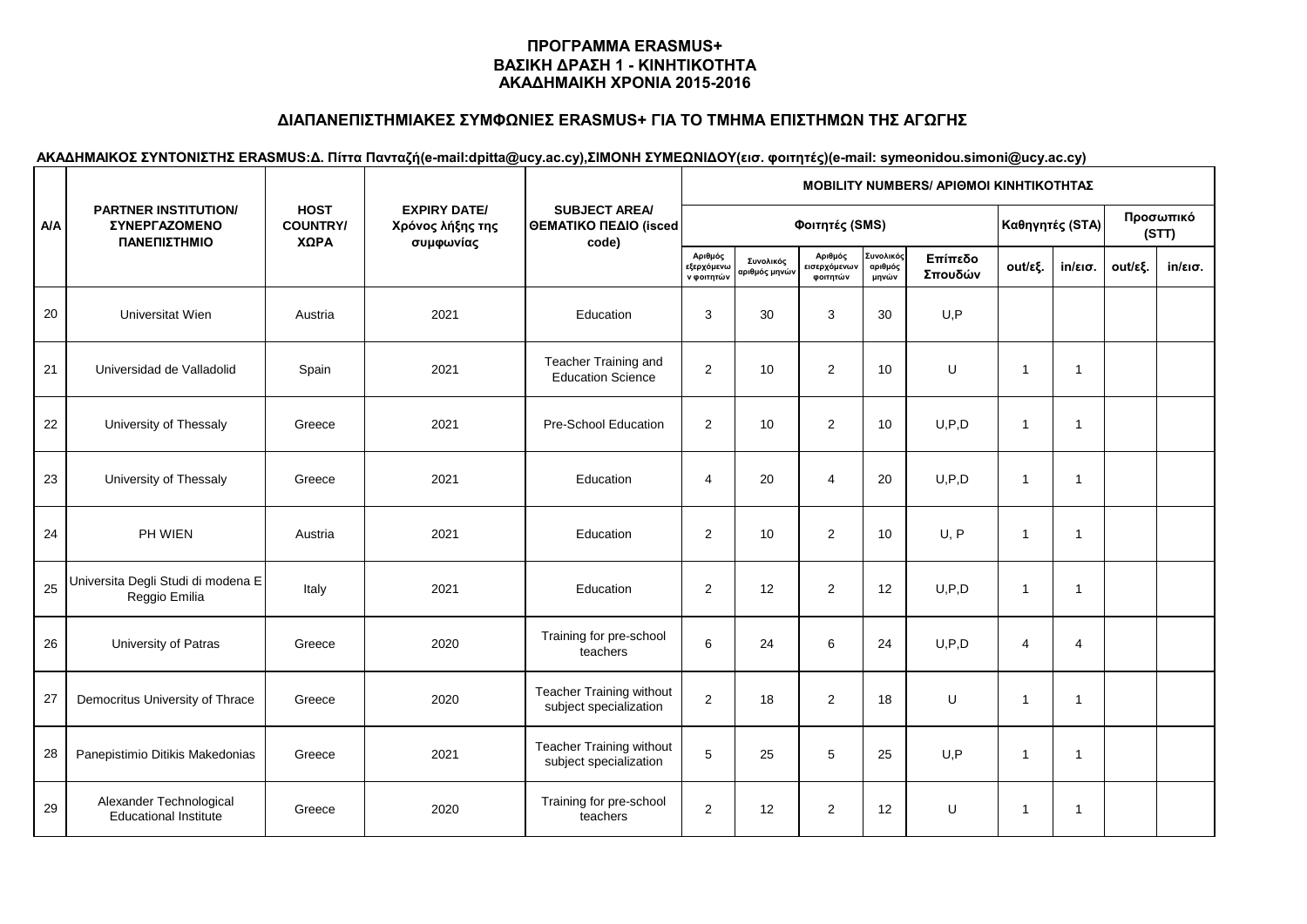# **ΔΙΑΠΑΝΕΠΙΣΤΗΜΙΑΚΕΣ ΣΥΜΦΩΝΙΕΣ ERASMUS+ ΓΙΑ ΤΟ ΤΜΗΜΑ ΕΠΙΣΤΗΜΩΝ ΤΗΣ ΑΓΩΓΗΣ**

|            |                                                                     |                                        |                                         |                                                        |                                     |                                          |                                     |                               | <b>MOBILITY NUMBERS/ APIOMOI ΚΙΝΗΤΙΚΟΤΗΤΑΣ</b> |                 |                   |         | Προσωπικό<br>(STT)<br>$in/\epsilon$ ισ. |
|------------|---------------------------------------------------------------------|----------------------------------------|-----------------------------------------|--------------------------------------------------------|-------------------------------------|------------------------------------------|-------------------------------------|-------------------------------|------------------------------------------------|-----------------|-------------------|---------|-----------------------------------------|
| <b>A/A</b> | <b>PARTNER INSTITUTION/</b><br><b>ΣΥΝΕΡΓΑΖΟΜΕΝΟ</b><br>ΠΑΝΕΠΙΣΤΗΜΙΟ | <b>HOST</b><br><b>COUNTRY/</b><br>ΧΩΡΑ | <b>EXPIRY DATE/</b><br>Χρόνος λήξης της | <b>SUBJECT AREA/</b><br>ΘΕΜΑΤΙΚΟ ΠΕΔΙΟ (isced<br>code) |                                     |                                          | Φοιτητές (SMS)                      |                               |                                                | Καθηγητές (STA) |                   |         |                                         |
|            |                                                                     |                                        | συμφωνίας                               |                                                        | Αριθμός<br>εξερχόμενω<br>ν φοιτητών | Συνολικός<br>αριθμός μηνώ <mark>ν</mark> | Αριθμός<br>εισερχόμενων<br>φοιτητών | Συνολικός<br>αριθμός<br>μηνών | Επίπεδο<br>Σπουδών                             | out/εξ.         | $in/\epsilon$ ισ. | out/εξ. |                                         |
| 30         | University of Western Macedonia                                     | Greece                                 | 2021                                    | Training for pre-school<br>teachers                    | 3                                   | 15                                       | 3                                   | 15                            | U                                              | $\mathbf{1}$    | $\mathbf{1}$      |         |                                         |
| 31         | Panepistimio Peloponissou                                           | Greece                                 | 2021                                    | Education                                              | $\overline{2}$                      | 18                                       | $\overline{2}$                      | 18                            | U, P                                           | $\overline{1}$  | $\mathbf{1}$      |         |                                         |
| 32         | Padagogische Hochschule<br>Freiburg                                 | Germany                                | 2021                                    | Education                                              | $\overline{2}$                      | 20                                       | $\overline{2}$                      | 20                            | U                                              | $\mathbf{1}$    | $\mathbf{1}$      |         |                                         |
| 33         | Siaulai University                                                  | Lithouania                             | 2020                                    | Education                                              | $\overline{2}$                      | 10                                       | $\overline{2}$                      | 10                            | U                                              | $\mathbf{1}$    | $\mathbf{1}$      |         |                                         |
| 34         | University of Aegean                                                | Greece                                 | 2021                                    | Education, Preschool<br>training                       | $\overline{2}$                      | 20                                       | $\overline{2}$                      | 20                            | U, P, D                                        | $\mathbf{1}$    | $\mathbf{1}$      |         |                                         |
| 35         | Nottingham Trent University                                         | UK                                     | 2021                                    | Education                                              |                                     |                                          |                                     |                               |                                                | $\mathbf{1}$    | $\mathbf{1}$      |         |                                         |
| 36         | University of Crete                                                 | Greece                                 | 2021                                    | Training for pre-school<br>teachers                    | $\overline{2}$                      | 10                                       |                                     |                               | U, P                                           | $\mathbf{1}$    | $\mathbf{1}$      |         |                                         |
| 37         | University of Stirling                                              | UK                                     | 2017                                    | Teacher Training without<br>subject specialization     |                                     |                                          |                                     |                               |                                                | $\mathbf{1}$    | 1                 |         |                                         |
| 38         | University of Granada(Centro de<br>Magisterio La Inmaculada)        | Spain                                  | 2021                                    | <b>Teaching and Training</b>                           | $\overline{2}$                      | 10                                       | $\overline{2}$                      | 10                            | U                                              | $\mathbf{1}$    | 1                 |         |                                         |
| 39         | Institute of Education, University<br>of London                     | <b>UK</b>                              | 2018                                    | Education                                              | $\overline{2}$                      | 6                                        | $\overline{2}$                      | 6                             | U, P, D                                        | $\overline{1}$  | $\mathbf{1}$      |         |                                         |